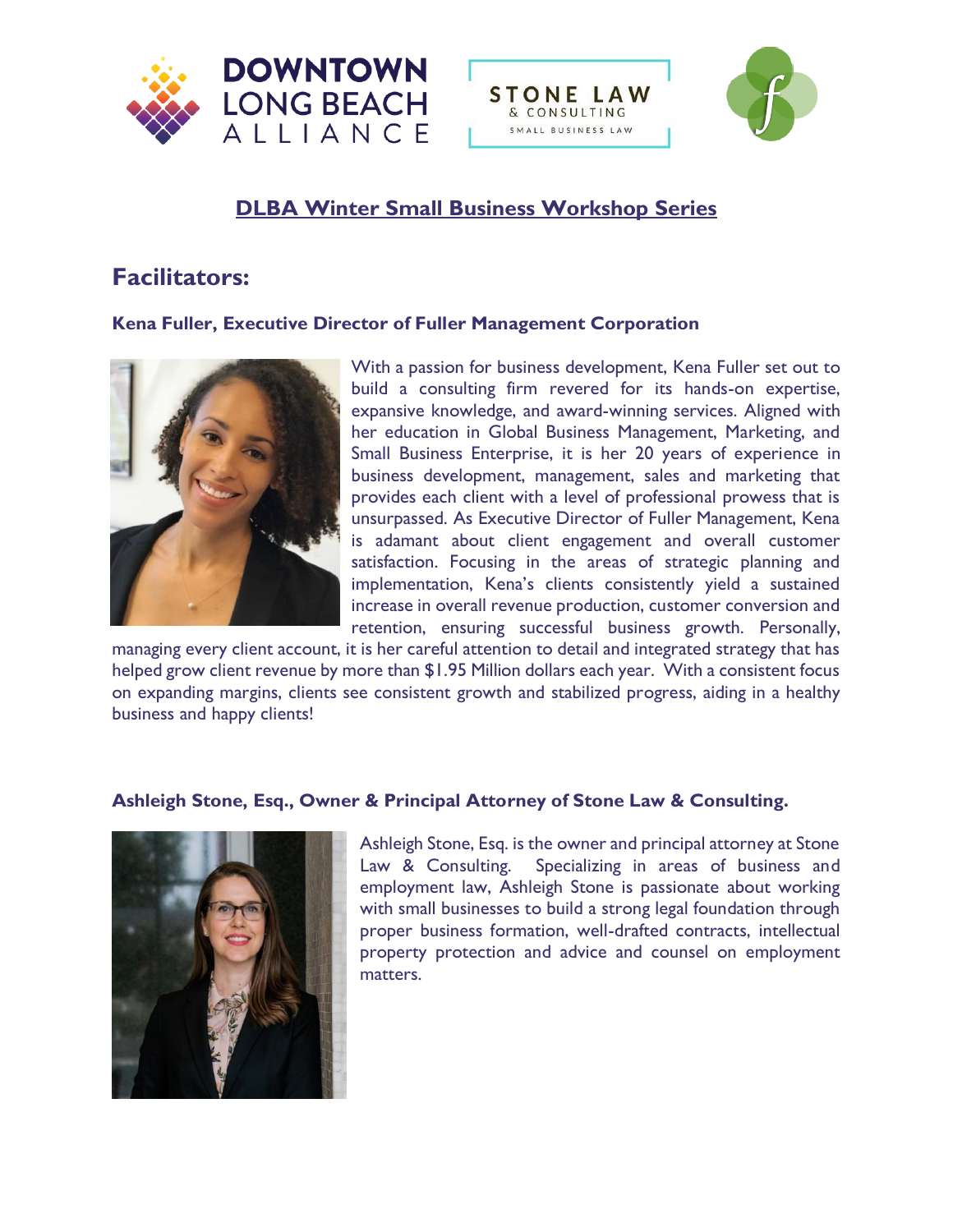





# **Workshop 1: Saturday, January 26 9:00AM – 11:00AM**

### **Strategic Planning Q1-Q4 Market Analysis and Reverse Engineering the Calendar Year**

For many entrepreneurs "The Business Plan" is step one toward launching a big idea. Though common and standard practice, most have a hard time figuring out what to do with the plan and how to move it forward - This is where strategic planning comes into play. By mapping out the entire year, business owners will create greater opportunity for success by ensuring they are ahead of planning; are staying ahead of schedule, and work to implement and maintain a 90-day planning cycle.

#### **Business Legal Structures**

Choosing the correct legal structure for a business is a critical first step in launching a business. The legal structure chosen will determine how the business is owned, managed, taxed, and to what degree owners are exposed to personal liability. We will review core California legal structures and initial steps in formation.

## **Workshop 2: Saturday, February 23 9:00AM – 11:00AM**

#### **Inventory Enhancing Customer Experience and Average Ticket, Understanding Margins**

Whether product or service based, customer experience is paramount to the longevity of any small business. Understanding top inventory and average sales aids in the added knowledge of customer wants and desires of the business. Often as simple as placement and market presentation, during this workshop we will dive into the importance of prescriptive advisement and overall customer experience.

## **California Independent Contractor Law**

Paying workers as independent contractors can be a tempting financial choice for business owners, but misclassification of an employee can have wide-ranging and expensive legal consequences. In 2018, the California Supreme Court made substantial changes to the independent contractor classification test. We will review the current independent contractor classification test and its implications.